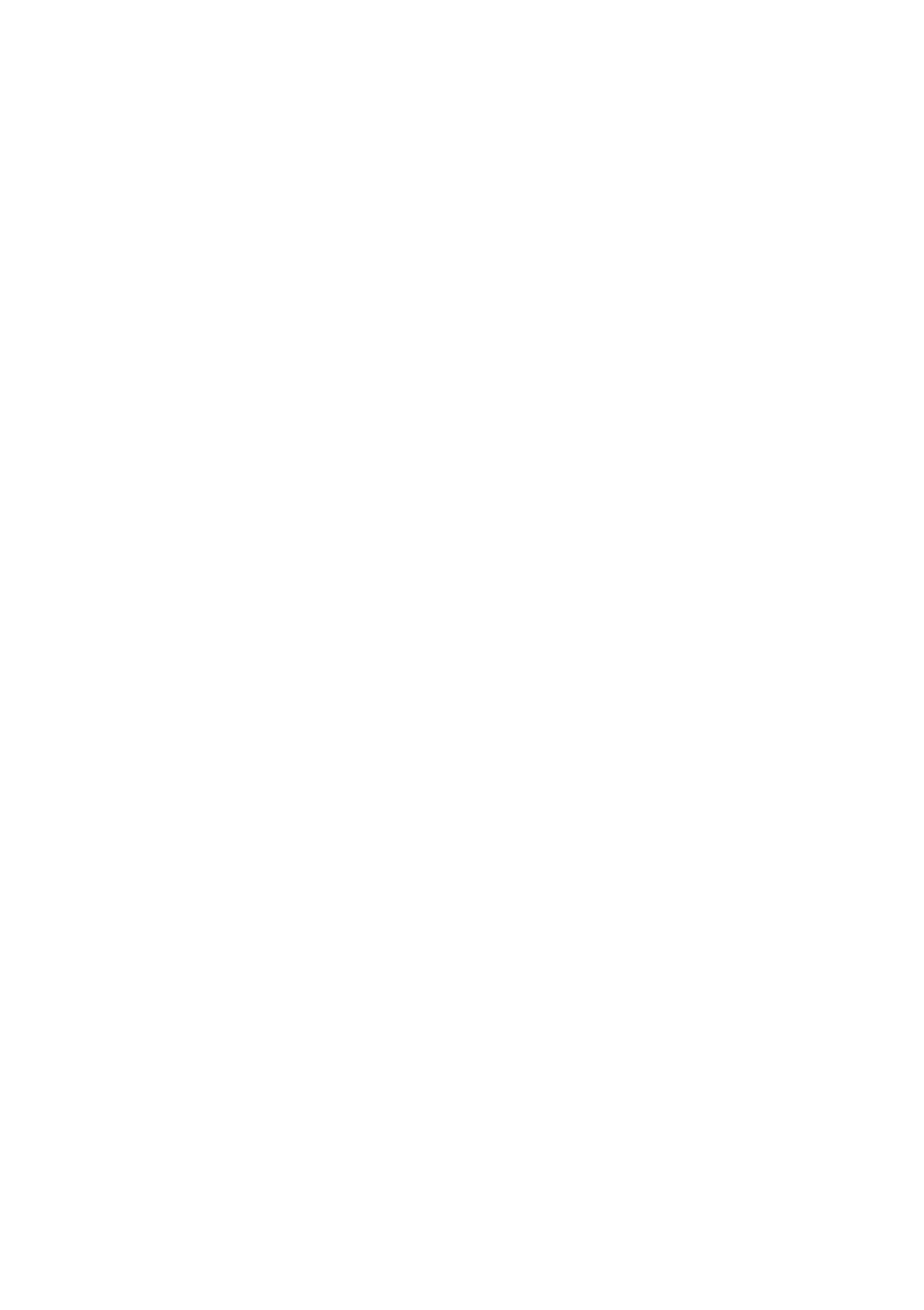

# **Personal Sentinel V3 Takaful**

Life is unpredictable. You think you have got everything planned down to the last detail; you are prepared for anything. But are you really prepared?

There is only one certainty, you need **Personal Sentinel V3 Takaful**. With today's fast-paced lifestyle, you need protection that is hassle-free and gives you the peace of mind you can count on.

With superior benefits and protection. **Personal Sentinel V3 Takaful** allows you to lead your life. on your terms. You will be comforted to know that we are always there right by your side quietly protecting your loved ones. So, go ahead, live your life!

**Destiny**... is it predestined or is it alterable?

**Fate**... is it a matter of chance or is it a matter of choice?

**If** you have an opportunity to protect your family and secure them a future, wouldn't you take it?

**Have you** secured protection for your loved ones? Have you protected yourself?

Are you protected enough?

**Think, Then... YOU DECIDE!!**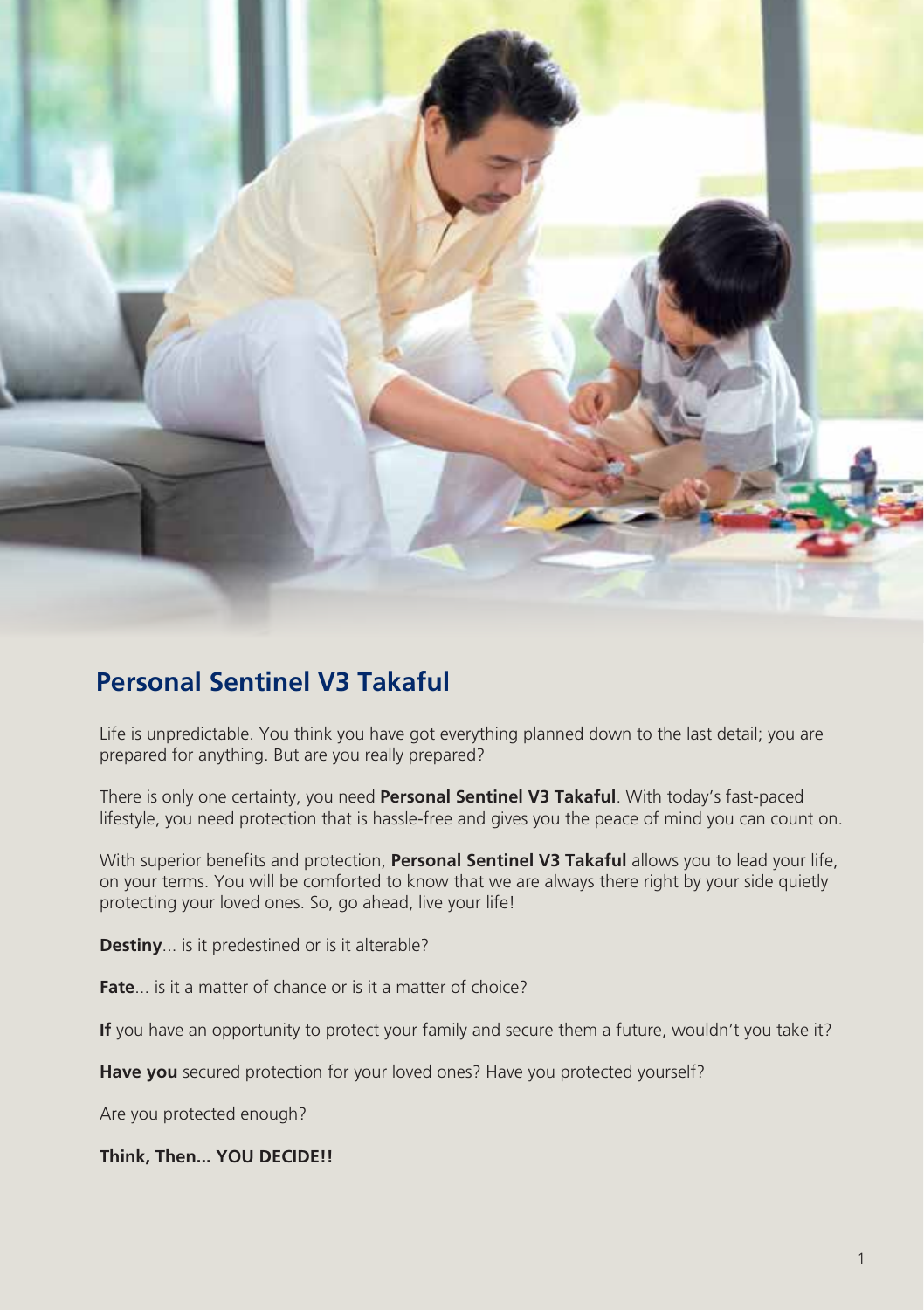## **Description of Benefits**

## **1. Accidental Death**

This benefit pays the Principal Sum Covered in the event of accidental death.

## **2. Accidental Permanent Disablement**

 In the event of permanent disablement due to accident, this benefit pays up to the Principal Sum Covered or a percentage of the Principal Sum Covered as per the Table of Benefit.

## **3. Double Indemnity**

In the event of the following mishap, the payable Principal Sum Covered will be doubled.

- Death due to an accident on any mode of public conveyance as a fare paying passenger.
- Death due to an accident on Grab and e-hailing car services as a fare paying passenger
- Total paralysis or quadriplegia due to an accident.
- Death due to fire at Covered Person own residence (home where the Covered Person has resided permanently for more than 1 year).

## **4. Accidental Medical Expenses**

 This benefit will reimburse the Covered Person for any injuries that arise due to an accident incurred within 12 consecutive months from the date of accident, which includes hospital room and board, clinical, outpatient, surgical treatment and the following:

- Hassle-free Cashless admission up to the maximum amount stated in the Certificate Schedule per accident.
- Traditional treatment of RM50 per visit up to maximum amount stated in the Certificate Schedule for post hospitalisation cases.
- Up to RM150 for the cost of medical report and post-mortem report.
- Up to RM500 ambulance fees consequent upon an accident.
- Reimbursement of hospitalisation cost incurred due to Malaria, Dengue Fever or Japanese Encephalitis

#### **5. Weekly Benefit (optional)**

 This optional benefit pays cash benefits according to the chosen weekly Covered amount, up to 52 weeks in the event that the Covered Person is unable to attend work due to Temporary Total Disability or Temporary Partial Disability consequent upon injury due to accident.

#### **6. Daily Hospital Income**

 A daily income is payable up to the maximum of 120 days in the event that the Covered Person is hospitalised due to accidental injury.

#### **7. Death due to Zika or Chikungunya**

 In the event that Covered Person dies due to Zika or Chikungunya, 10% of the Principal Sum Covered is payable.

#### **8. Death due to Dengue Fever, Malaria or Japanese Encephalitis**

 In the event that Covered Person dies due to Dengue Fever, Malaria or Japanese Encephalitis, 10% of the Principal Sum Covered is payable.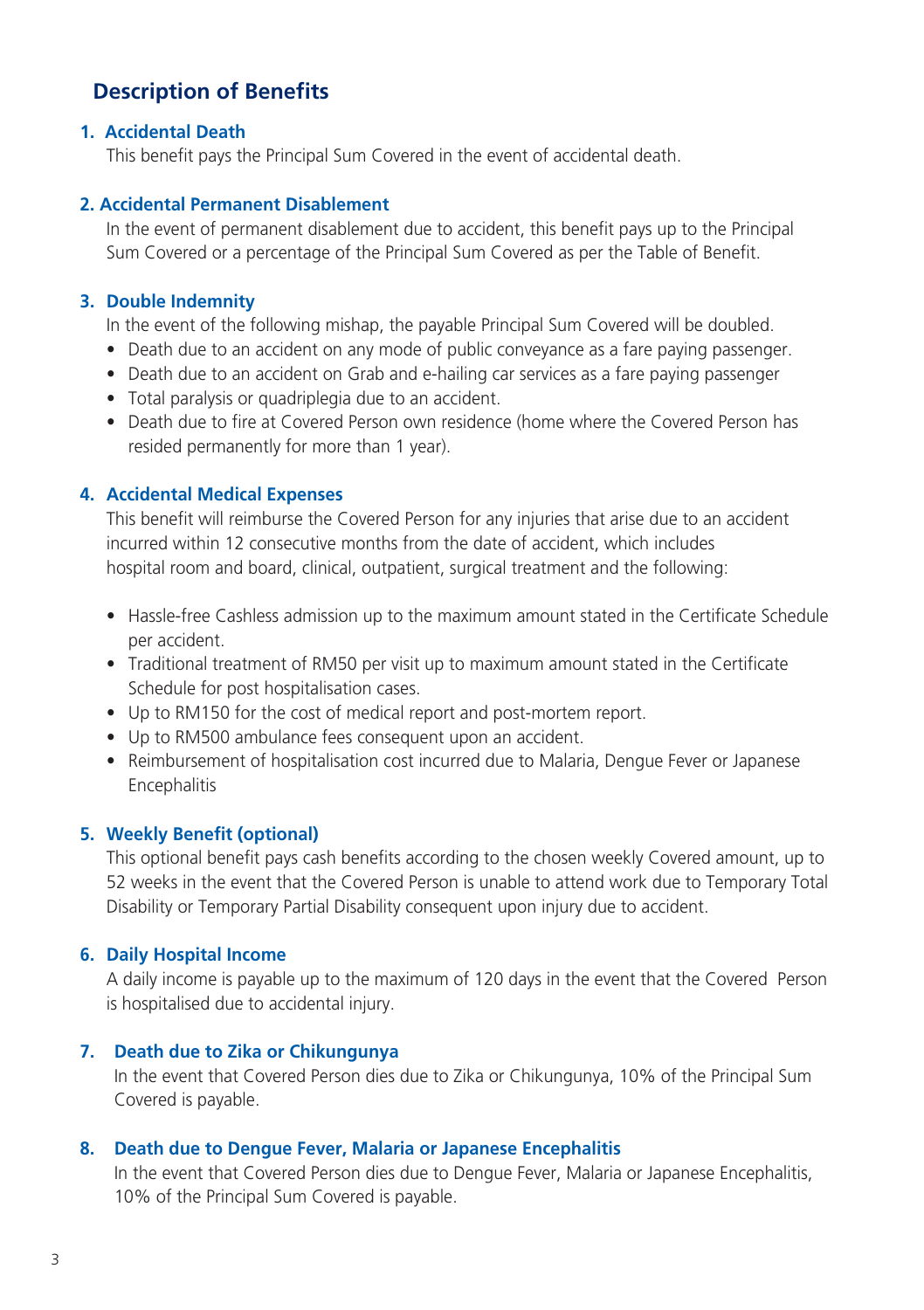## **9. Emergency Cash**

Pays RM5,000 emergency cash in the event of accidental death.

## **10. Prosthesis/Wheelchair - Permanent Total Disablement**

 The actual expenses incurred for the purchase of wheelchair, artificial arm or leg or crutches as recommended by attending Physician up to RM2,500.

#### **11. Prosthesis/Wheelchair - Partial Disablement**

 The actual cost incurred for the purchase of wheelchair, artificial arm or leg or crutches as recommended by attending Physician up to RM250.

## **12. Dental Correction or Corrective Cosmetic Surgery**

The actual cost incurred for dental correction or corrective cosmetic surgery up to RM5,000.

#### **13. Kidnap Benefit**

 Pays a lump sum of RM5,000 or necessary expenses incurred including the hiring of a private investigator. This benefit also offers a reward of RM25,000 for information leading to the recovery of the covered person. The Principal Sum Covered will be paid in full if the Covered Person is not recovered after a period of one year from the day of kidnapping.

## **14. Blood Transfusion**

 In the event that the Covered Person contracts HIV as a result of blood transfusion, 10% of the Principal Sum Covered is payable.

#### **15. Permanent Impotence or Infertility**

 Pays up to 10% of the Principal Sum Covered for Permanent Impotency or Infertility as a result of an accident.

### **16. Personal Liability**

 We will indemnify the Covered Person up to the amount stated in the Certificate Schedule in respect of accident bodily injury to third party or accidental damage to property of third party. The territorial limit of this benefit is within Malaysia only.

## **17. Renewal Bonus**

 Upon renewal of certificate, the Principal Sum Covered will be increased by 15% per year up to 150% of the Principal Sum Covered for Accidental Death, Accidental Permanent Disablement and Double Indemnity.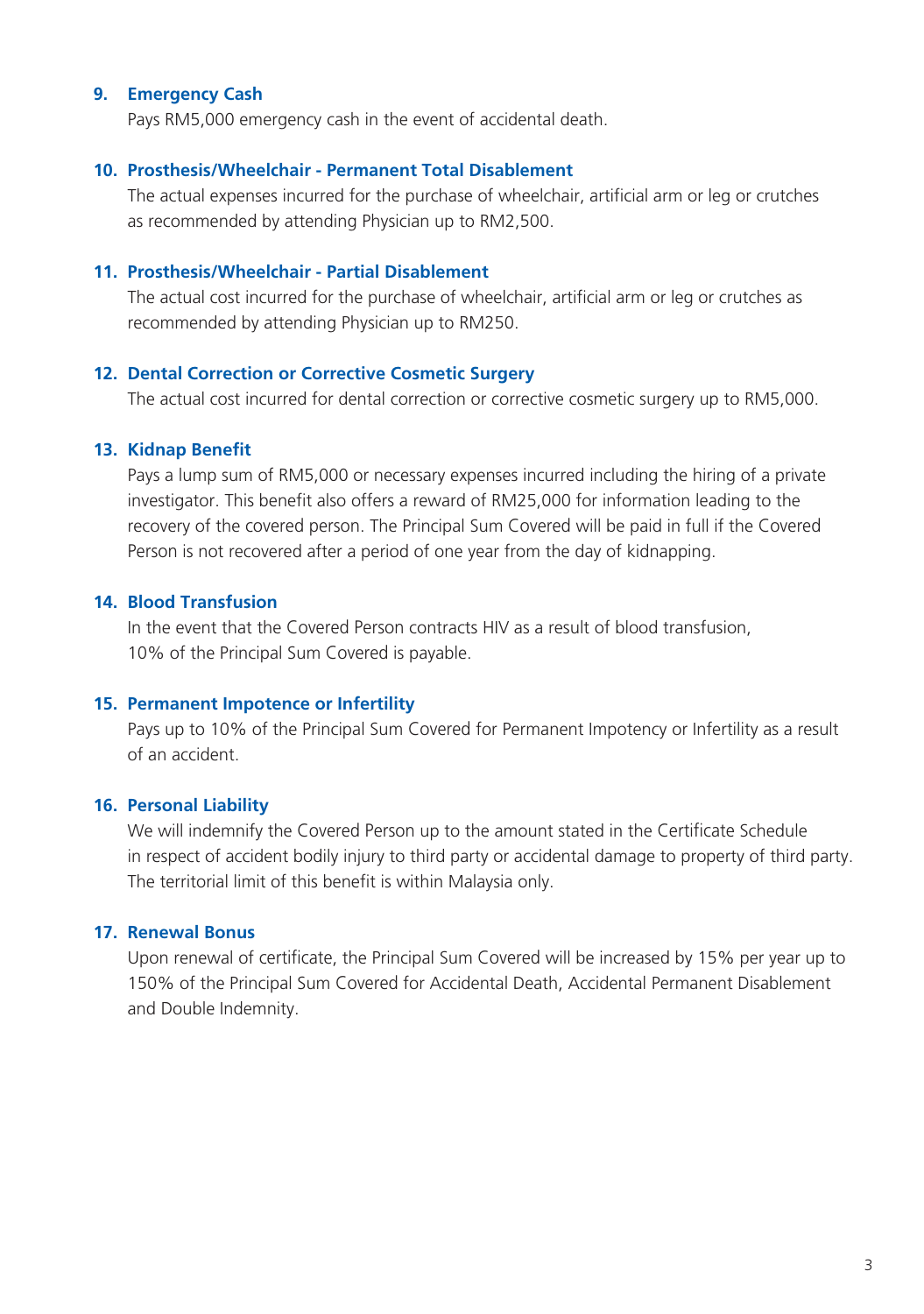# **Benefits**

| <b>Benefit</b> | <b>Description</b>                                                                                                                                                         | Plan 1<br>(RM)                                                 | Plan <sub>2</sub><br>(RM) | Plan 3<br>(RM)               | Plan 4<br>(RM) | Plan 5<br>(RM) | Plan 6<br>(RM)                         | Plan 7<br>(RM)    |
|----------------|----------------------------------------------------------------------------------------------------------------------------------------------------------------------------|----------------------------------------------------------------|---------------------------|------------------------------|----------------|----------------|----------------------------------------|-------------------|
| Α              | <b>Accidental Death</b>                                                                                                                                                    | 50,000                                                         | 100,000                   | 200,000                      | 300,000        | 500,000        | 750,000                                | 1,000,000         |
| B              | Accidental Permanent Disablement                                                                                                                                           | 50,000                                                         | 100,000                   | 200,000                      | 300,000        | 500,000        | 750,000                                | 1,000,000         |
| C              | Double Indemnity<br>· Death on public conveyance<br>• Death on Grab and e-hailing<br>services<br>· Total Paralysis or Quadriplegia<br>• Death due to fire at own residence | 50,000                                                         | 100,000                   | 200,000                      | 300,000        | 500,000        |                                        | 750,000 1,000,000 |
| D              | Accidental Medical Expenses                                                                                                                                                | 5,000                                                          | 6,000                     | 6,500                        | 7,500          | 10,000         | 12,000                                 | 15,000            |
| D <sub>1</sub> | • Medical and Post-mortem Report Fees                                                                                                                                      | 150                                                            |                           |                              |                |                |                                        |                   |
| D <sub>2</sub> | • Traditional Treatment                                                                                                                                                    | 50 per visit, up to a maximum of 500                           |                           |                              |                |                | 50 per visit, up to<br>a maximum 1,000 |                   |
| D <sub>3</sub> | · Dengue Fever, Malaria or Japanese<br>Encephalitis                                                                                                                        | 5,000                                                          | 6,000                     | 6,500                        | 7,500          | 10,000         | 12,000                                 | 15,000            |
| D4             | • Ambulance Fees                                                                                                                                                           | 500                                                            |                           |                              |                |                |                                        |                   |
| D <sub>5</sub> | • Cashless Hospital Admission                                                                                                                                              | 5,000                                                          | 6,000                     | 6,500                        | 7,500          | 10,000         | 12,000                                 | 15,000            |
| E.             | Weekly Benefit (optional)                                                                                                                                                  |                                                                |                           |                              |                |                |                                        |                   |
| E1             | • Temporary Total Disablement                                                                                                                                              | 50                                                             | 100                       | 120                          | 150            | 250            | 350                                    | 500               |
| E <sub>2</sub> | • Temporary Partial Disablement                                                                                                                                            | 25                                                             | 50                        | 60                           | 75             | 125            | 175                                    | 250               |
| F              | Daily Hospital Income                                                                                                                                                      | 90                                                             | 90                        | 90                           | 120            | 180            | 200                                    | 250               |
| G              | Death due to Zika or Chikungunya                                                                                                                                           |                                                                |                           | 10% of Principal Sum Covered |                |                |                                        |                   |
| H              | Death due to Dengue Fever, Malaria or<br>Japanese Encephalitis                                                                                                             | 10% of Principal Sum Covered                                   |                           |                              |                |                |                                        |                   |
| ı              | <b>Emergency Cash</b>                                                                                                                                                      | 5,000                                                          |                           |                              |                |                |                                        |                   |
| J              | Prosthesis/Wheelchair - Permanent<br><b>Total Disablement</b>                                                                                                              | 2,500                                                          |                           |                              |                |                |                                        |                   |
| K              | Prosthesis/Wheelchair - Partial<br><b>Disablement</b>                                                                                                                      | 250                                                            |                           |                              |                |                |                                        |                   |
| L              | Dental Correction or Corrective<br>Cosmetic Surgery                                                                                                                        | 5,000                                                          |                           |                              |                |                |                                        |                   |
| M              | Kidnap Benefit                                                                                                                                                             | 5,000 for expenses and 25,000 for reward                       |                           |                              |                |                |                                        |                   |
| N              | <b>Blood Transfusion</b>                                                                                                                                                   | 10% of Principal Sum Covered                                   |                           |                              |                |                |                                        |                   |
| $\Omega$       | Permanent Impotence or Infertility                                                                                                                                         | 10% of Principal Sum Covered                                   |                           |                              |                |                |                                        |                   |
| P              | Personal Liability                                                                                                                                                         | 2 times of Principal Sum Covered                               |                           |                              |                |                |                                        |                   |
| Q              | Renewal Bonus                                                                                                                                                              | 15% per year on Principal Sum Covered, up to a maximum of 150% |                           |                              |                |                |                                        |                   |
| R              | Referral Emergency Assistance<br>Programme                                                                                                                                 | Up to USD1,000,000                                             |                           |                              |                |                |                                        |                   |

## **Notes:**

- Please refer to the contract of Takaful for the benefits description under this certificate.  $\lambda$
- Duration of cover is for one year. You need to renew your Takaful cover annually. ċ
- The total amount payable for benefit D1 to D5 shall not exceed the limit of benefit D.  $\blacksquare$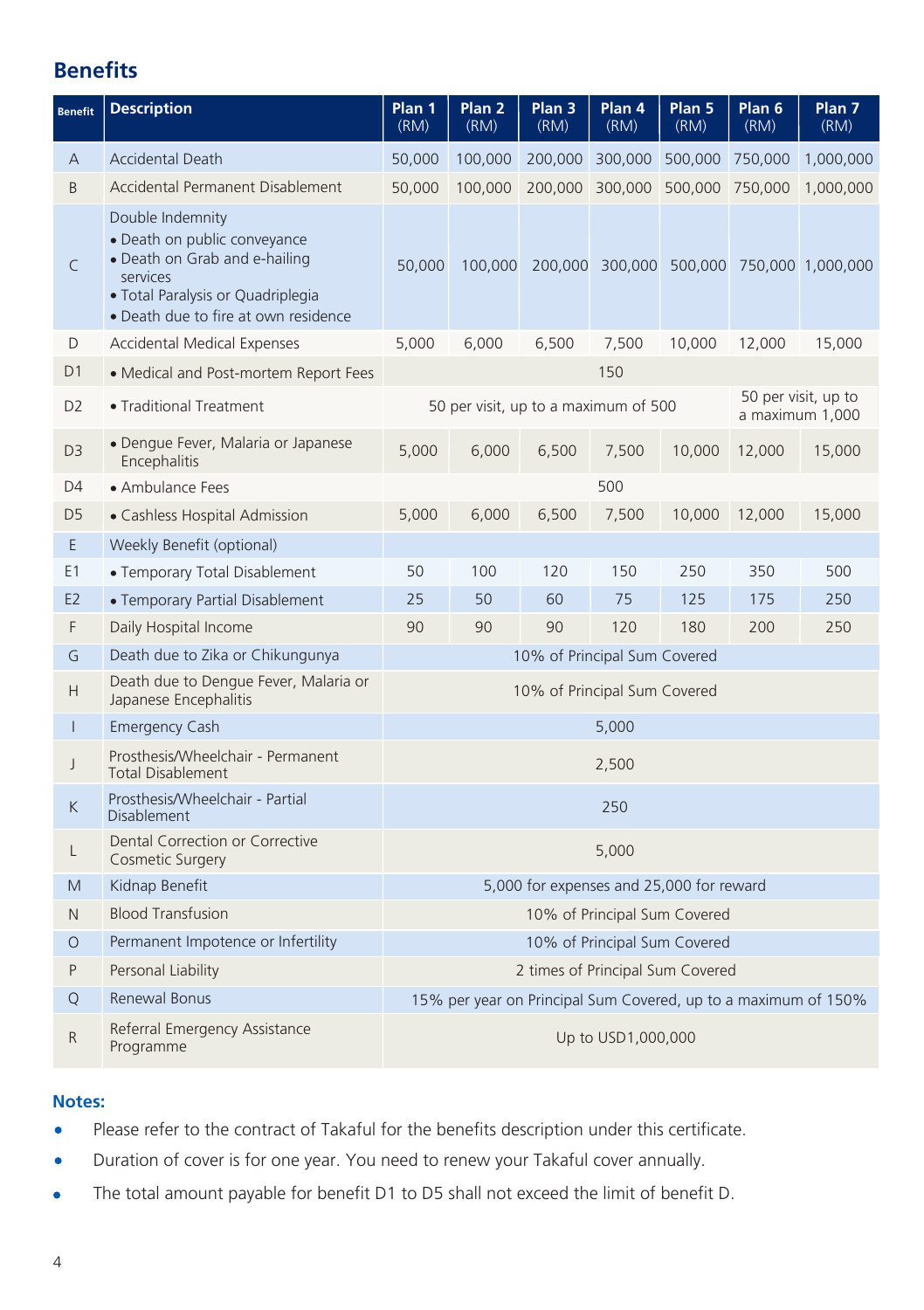## **Contribution Table**

| <b>Contribution (with Weekly Benefit) (RM)</b>    |        |                   |                   |        |        |        |                   |
|---------------------------------------------------|--------|-------------------|-------------------|--------|--------|--------|-------------------|
| Plan                                              | Plan 1 | Plan <sub>2</sub> | Plan <sub>3</sub> | Plan 4 | Plan 5 | Plan 6 | Plan <sub>7</sub> |
| Class $1 & 2$                                     | 169    | 278               | 433               | 557    | 859    | 1.175  | 1,567             |
| Class 3                                           | 285    | 470               | 731               | 945    |        |        |                   |
| <b>Contribution (without Weekly Benefit) (RM)</b> |        |                   |                   |        |        |        |                   |
| Class $1 & 2$                                     | 143    | 225               | 354               | 462    | 728    | 992    | 1,305             |
| Class 3                                           | 239    | 377               | 593               | 777    |        |        |                   |

Note: The contributions above are inclusive of the Managed Care Organisation (MCO) Fees, but excluding Stamp Duty RM10 and Tax (where applicable).

## **Extended Coverage**

## **1. Whilst on any mode of travelling**

- Motorcycling
- Disappearance Covered person disappear / body not found

## **2. Whilst engaged in sports or hobbies**

- All amateur sports (except martial arts and boxing)
- Mountain climbing (except with the use of ropes or mountain guide)
- Water sports including yatching and water skiing
- Polo playing
- Scuba diving (up to 50 meters deep)
- Bungee jumping
- Hunting

#### **3. Accidents caused by nature**

- Natural disasters including La Nina, El Nino, flood and earthquake
- Exposure to natural elements
- Snake bites, harmful animal bites and insect bites

## **4. Other additional extensions**

- Strike, riot and civil commotion
- Murder and assault (unprovoked)
- Drowning
- Suffocation through smoke fumes or poisonous gas
- Food and drink poisoning
- Intoxication by drugs (drugs must be prescribed by a registered medical practitioner)
- Dengue Fever, Japanese Encephalitis and Malaria
- HIV through blood transfusion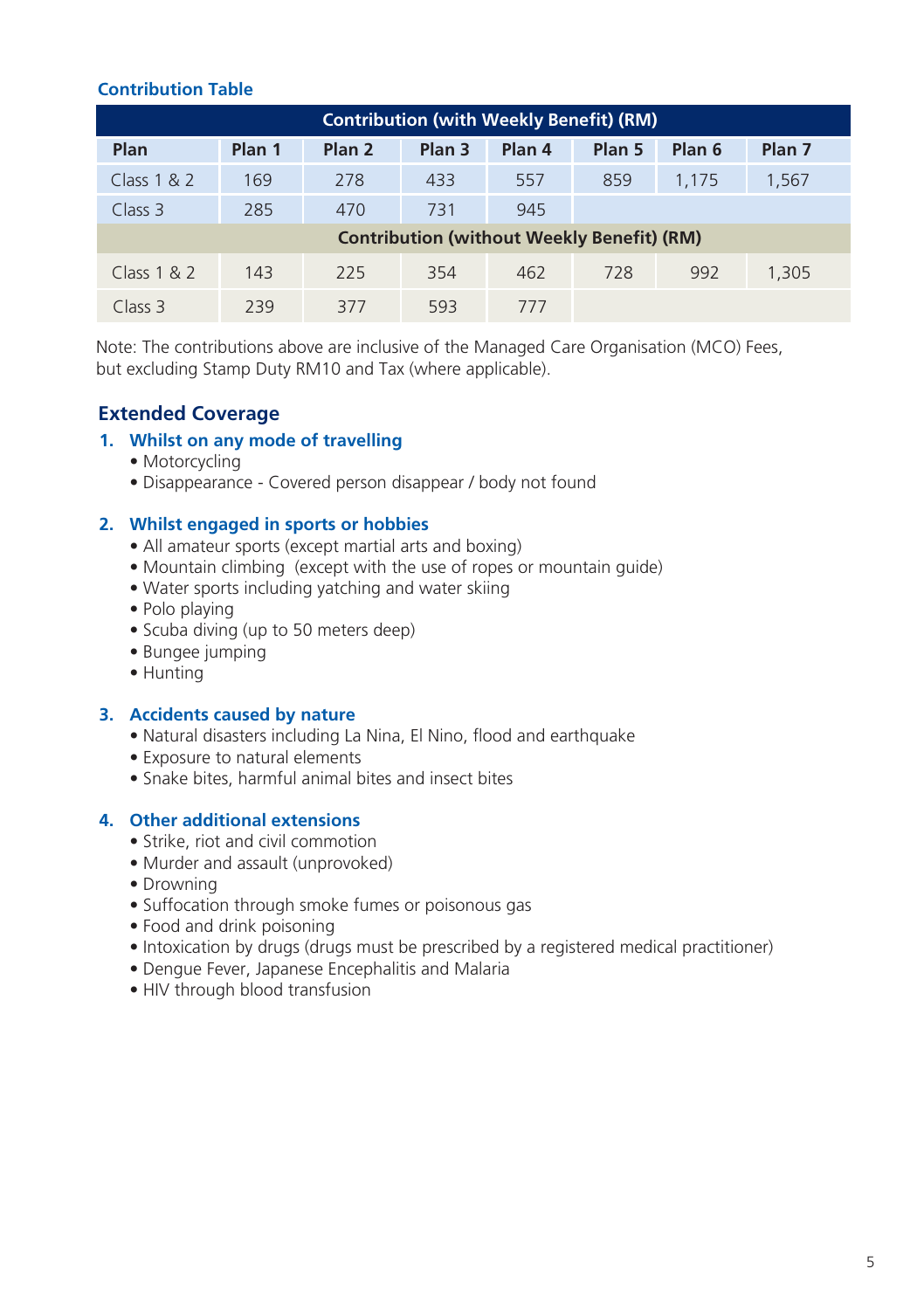## **Classification of Occupation**

- Class 1: Persons engaged in professional administrative, managerial, clerical and non-manual occupations.
- Class 2: Persons engaged in work of supervisory nature but not involved in manual labour.
- Class 3: Persons engaged either occasionally or generally in manual work which involves the use at tools or machinery.

## **Excluded Occupation**

Class 4: Occupation which include but not limited to the following:

Divers, Police, Army/Military and Law Enforcement Officers, Aircraft Testers, Pilots or Crew, Seamen and Sea Fisherman, Racing Driver, Jockeys, Oil Rig Workers, Sawyers and Timber Logging Workers, Firemen, War Correspondents, Steeplejacks, Stevedores, Persons Engaged In Demolition Of Buildings, Persons Engaged in Ambulance Services, Woodworking Machinists, Explosive Handlers, Underground Tunneling and Mining and Professional Sport Activities.

## **Referral Emergency Assistance Programme**

Just call our 24-hour service hotline **603-7956 1233** from any part of the world and reverse the call charges, services offered as follow:-

#### **1. International Medical Assistance**

Emergency medical evacuation & medical advice, medical supervised, repatriation, dispatch of essential medication not available locally, repatriation of mortal remains, return of dependent children and etc.

#### **2. Domestic Medical Assistance**

Emergency medical evacuation & medical advice, dispatch of essential medication not available locally, and medical supervised repatriation.

## **3. Travel Assistance**

Provides information concerning visa, inoculation, passport or the immunisation requirement, foreign exchange information, flight information, location of lost luggage & personal items, referral to translator, etc. These services are based on referral and arrangements only, any cost incurred shall be borne by the certificate holder.

#### **Important Notice:**

All contribution and fees shown in this document may be subject to tax or other government levies.

This brochure is for general information only and it is not a contract of Takaful. Please refer to the full terms and conditions specified in the Product Disclosure Sheet and Certificate documents before you participate. In the event of any discrepancy, ambiguity and conflict in the interpretation of the terms and conditions between the translated version(s), the English version shall prevail.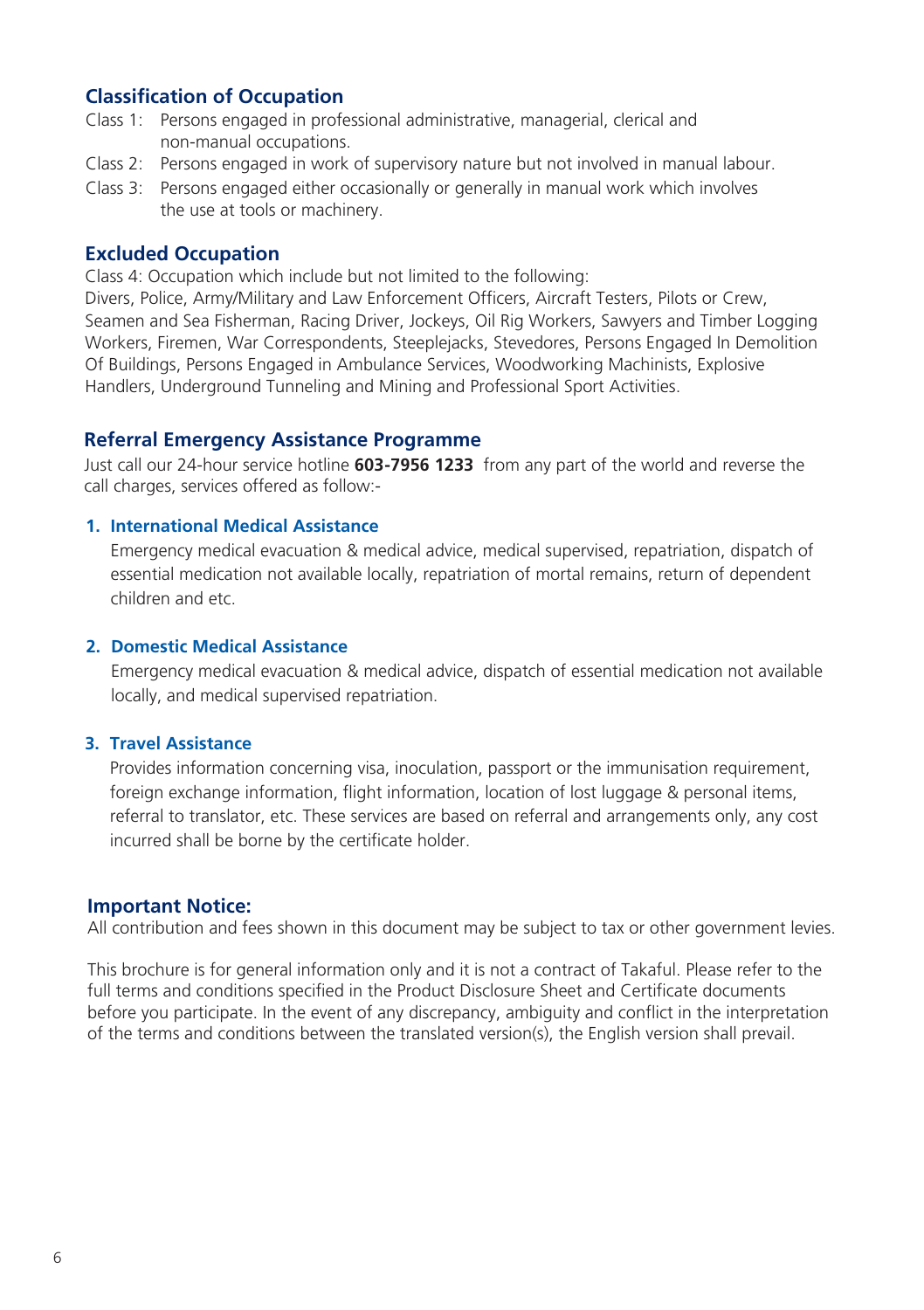# **Table of Benefits for Permanent Disablement**

| <b>Description of Disablement</b>                     | Percentage of<br>sum covered<br>(%)                                        |                            |  |  |  |
|-------------------------------------------------------|----------------------------------------------------------------------------|----------------------------|--|--|--|
| Loss of limbs (two limbs)                             |                                                                            |                            |  |  |  |
|                                                       | Loss of both hands or of all fingers and both thumbs                       |                            |  |  |  |
|                                                       | Injuries resulting in being permanently bedridden                          |                            |  |  |  |
| Total insanity                                        |                                                                            |                            |  |  |  |
| Any other injury causing permanent total disablement  |                                                                            | 100%                       |  |  |  |
| Loss of arm at shoulder                               |                                                                            | 100%                       |  |  |  |
|                                                       | Loss of arm between shoulder and elbow                                     |                            |  |  |  |
| Loss of arm at elbow                                  |                                                                            |                            |  |  |  |
| Loss of arm between elbow and wrist                   |                                                                            |                            |  |  |  |
| Loss of hand at wrist                                 |                                                                            | 100%                       |  |  |  |
| Loss of leg                                           | - at hip<br>- between knee and hip<br>- below knee                         | 100%<br>100%<br>100%       |  |  |  |
| Eye: loss of                                          | - whole eye<br>- sight<br>- sight, except perception<br>of light<br>- lens | 100%<br>100%<br>55%<br>55% |  |  |  |
| Loss of four (4) fingers<br>and thumb of one (1) hand |                                                                            | 55%                        |  |  |  |
| Loss of four (4) fingers                              |                                                                            | 45%                        |  |  |  |
| Loss of thumb                                         | - both phalanges<br>- one (1) phalanx                                      | 35%<br>20%                 |  |  |  |
| Loss of index finger                                  | - three (3) phalanges<br>- two (2) phalanges<br>- one (1) phalanx          | 20%<br>15%<br>10%          |  |  |  |
| Loss of middle finger                                 | - three (3) phalanges<br>- two (2) phalanges<br>- one (1) phalanx          | 10%<br>7%<br>5%            |  |  |  |
| Loss of ring finger                                   | - three (3) phalanges<br>- two (2) phalanges<br>- one (1) phalanx          | 8%<br>7%<br>5%             |  |  |  |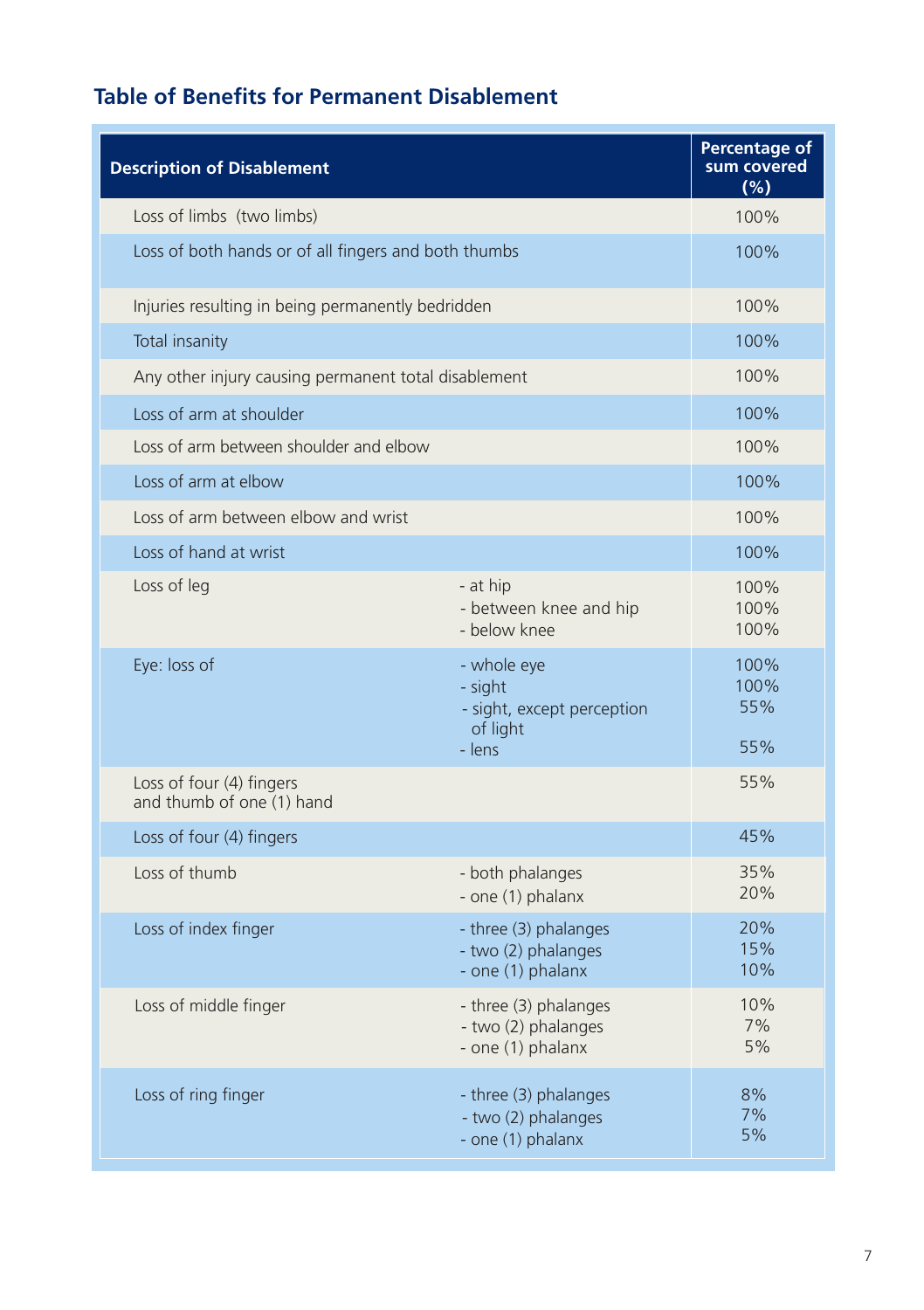| - three (3) phalanges<br>- two (2) phalanges<br>- one (1) phalanx                                                                   | 7%<br>6%<br>5%         |
|-------------------------------------------------------------------------------------------------------------------------------------|------------------------|
| - first and second (additional)<br>- third, fourth and fifth<br>(additional)                                                        | 6%<br>5%               |
| - all phalanges<br>- great, both phalanges<br>- great, one (1) phalanx<br>- other than great, if more<br>than one (1) toe lost each | 25%<br>10%<br>5%<br>4% |
| - both ears<br>- one $(1)$ ear                                                                                                      | 80%<br>30%             |
|                                                                                                                                     | 60%                    |
| - more than 1" up to 2"<br>- more than 2" up to 4"<br>- more than $4''$                                                             | 5%<br>8%<br>15%        |
| - more than 1" up to 2"<br>- more than 2" up to 4"<br>- more than 4"                                                                | 8%<br>15%<br>30%       |
|                                                                                                                                     |                        |

# **Frequently Asked Questions:**

## **Q: Who Is eligible to apply?**

A: A person whose age is 18 and above is eligible in apply. Eligibility age for Covered Person is from 30 days old to 65 years old, renewable up to 80 years old. Unemployed, student, housewife and Covered Person below 16 are only eligible up to Plan 3 without weekly indemnity benefit.

## **Q: What is the maximum Principal Sum Covered ?**

A: There is no maximum Principal Sum Covered applicable. However, all applications of Personal Accident takaful with a total sum covered of RM1,000,000 and above per life are required to fill up and submit Large Amount Financial Questionnaire (LAFQ) form. Acceptance is subject to underwriting approval.

## **Q: Are there any exclusions?**

A: Yes. Include but not limited to the following :- War, Civil War, AIDS and Diseases, Childbirth, Miscarriage, Provoked Murder or Assault, Traveling as an Aircraft Crew, Aerial Activities, Martial Arts, Racing, Radiation, Nuclear Weapons Material.